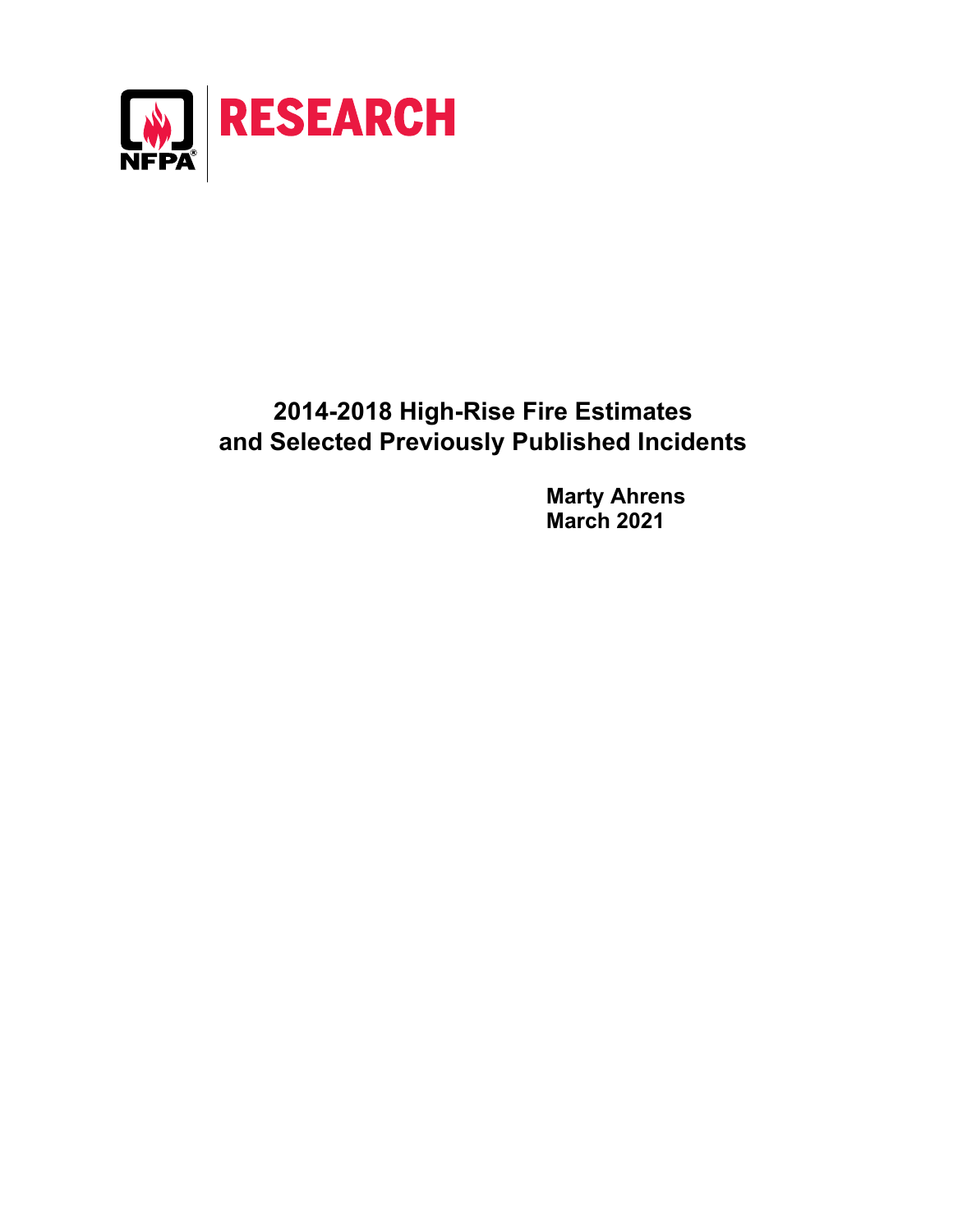#### **Acknowledgements**

The National Fire Protection Association thanks all the fire departments and state fire authorities who participate in the National Fire Incident Reporting System (NFIRS) and the annual NFPA fire experience survey. These firefighters are the original sources of the detailed data that make this analysis possible. Their contributions allow us to estimate the size of the fire problem.

We are also grateful to the U.S. Fire Administration for its work in developing, coordinating, and maintaining NFIRS.

To learn more about research at NFPA visit [nfpa.org/research.](http://www.nfpa.org/research) Contact research team at: [research@nfpa.org.](mailto:research@nfpa.org)

NFPA Index No. 3078

Copyright© 2021, National Fire Protection Association, Quincy, MA

This custom analysis is prepared by and copyright is held by the National Fire Protection Association. Notwithstanding the custom nature of this analysis, the NFPA retains all rights to utilize all or any part

of this analysis, including any information, text, charts, tables or diagrams developed or produced as part hereof in any manner whatsoever as it deems appropriate, including but not limited to the further commercial dissemination hereof by any means or media to any party. Purchaser is hereby licensed to reproduce this material for his or her own use and benefit, and to display this in his/her printed material, publications, articles, or website. Except as specifically set out in the initial request, purchaser may not assign, transfer, or grant any rights to use this material to any third parties without permission of NFPA.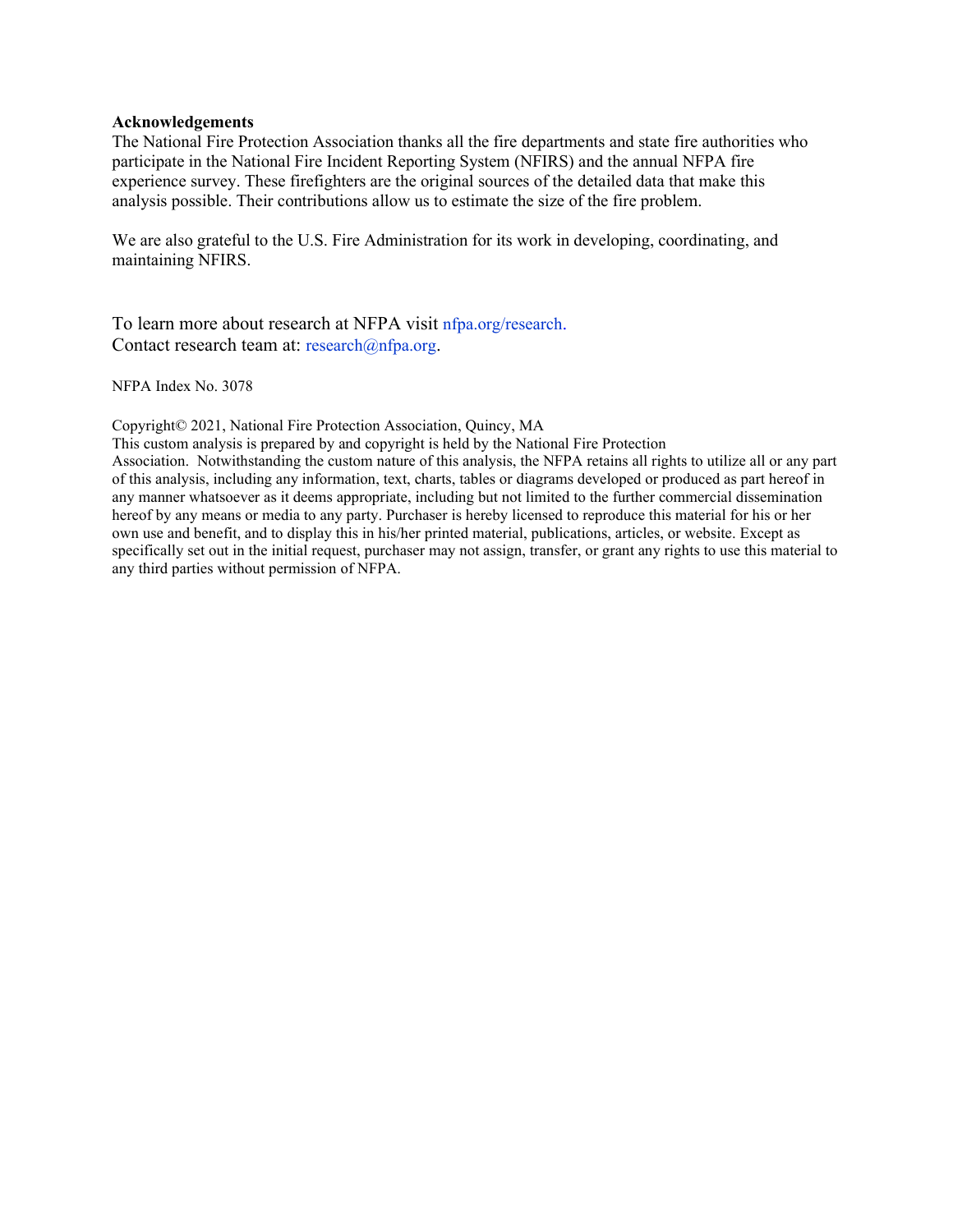## **2014-2018 High-Rise Fire Estimates and Selected Previously Published Incidents**

In 2014 through 2018, local fire departments in the US responded to an estimated average of 13,400 fires per year in buildings with heights of at least seven stories above grade. These fires caused an average of 39 civilian deaths, 464 civilian injuries, and \$204 million in direct property damage annually.

These high-rise fires accounted for 3 percent of reported structure fires, 1 percent of civilian deaths, 4 percent of civilian injuries, and 2 percent of the direct property damage associated with structure fires.

| Occupancy                                   | <b>Fires</b> |           | <b>Civilian Deaths</b> |           | <b>Civilian Injuries</b> |           | <b>Direct Property</b><br>Damage<br>(millions) |           |
|---------------------------------------------|--------------|-----------|------------------------|-----------|--------------------------|-----------|------------------------------------------------|-----------|
| Apartment or other multi-<br>family housing | 8,580        | (64%)     | 29                     | (75%)     | 368                      | (79%)     | \$118                                          | (58%)     |
| Hotel                                       | 530          | (4%)      | $\boldsymbol{0}$       | $(1\%)$   | 14                       | (3%)      | \$10                                           | (5%)      |
| Dormitory-type property                     | 470          | (3%)      | $\boldsymbol{0}$       | $(1\%)$   | 9                        | (2%)      | \$0                                            | $(0\%)$   |
| Office building                             | 230          | (2%)      | $\boldsymbol{0}$       | $(0\%)$   | 4                        | $(1\%)$   | \$8                                            | (4%)      |
| Hospital, hospice, or<br>nursing home       | 280          | (2%)      | $\boldsymbol{0}$       | $(0\%)$   | 12                       | (3%)      | \$1                                            | $(0\%)$   |
| <b>Subtotal</b>                             | 10,070       | (75%)     | 30                     | (77%)     | 407                      | (88%)     | \$137                                          | (67%)     |
|                                             |              |           |                        |           |                          |           |                                                |           |
| All other occupancies                       | 3,330        | (25%)     | 9                      | (23%)     | 57                       | (12%)     | \$67                                           | (33%)     |
| <b>Total</b>                                | 13,400       | $(100\%)$ | 39                     | $(100\%)$ | 464                      | $(100\%)$ | \$204                                          | $(100\%)$ |

## **Table 1. Annual Averages of High-Rise Fires by Occupancy for 2014-2018**

Note: These are fires reported to U.S. municipal fire departments and so exclude fires reported only to Federal or state agencies or industrial fire brigades. Estimates include proportional shares of fire with number of stories above ground coded as unknown, blank, zero, less than zero or greater than 100. Fires are rounded to the nearest ten, civilian deaths and injuries to the nearest one, and direct property damage to the nearest million dollars without adjustments for inflation. Estimates of death, injuries, or property damage can be significantly affected by the inclusion or exclusion of one unusually serious fire. Sums may not equal totals due to rounding errors.

Source: NFIRS and NFPA Fire Experience Survey.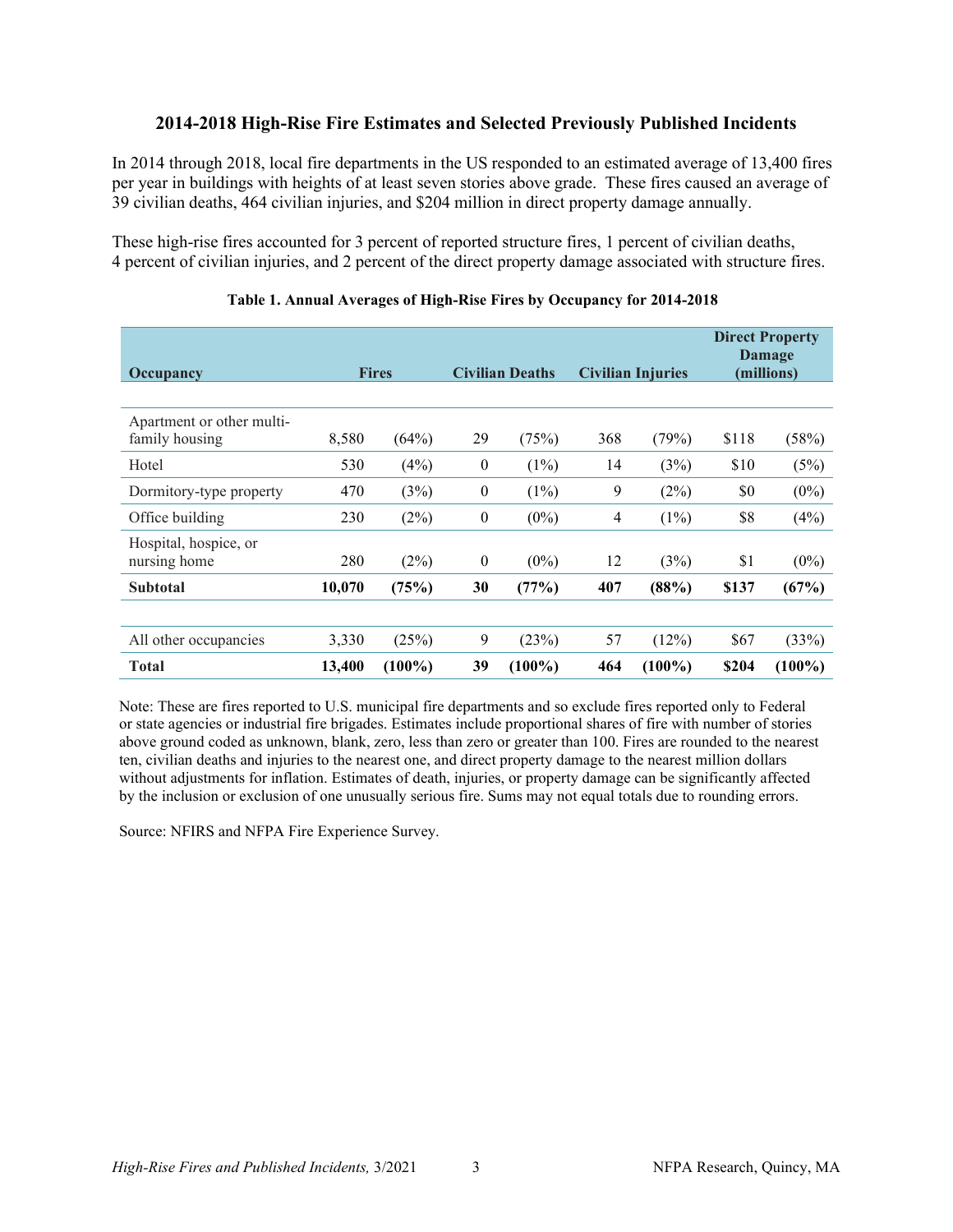|                                            |                                                | <b>High-Rise Buildings</b>                            |                                    | <b>Non-High-Rise</b>                                |                                                       |                                    |  |
|--------------------------------------------|------------------------------------------------|-------------------------------------------------------|------------------------------------|-----------------------------------------------------|-------------------------------------------------------|------------------------------------|--|
| Occupancy                                  | <b>Civilian</b><br>Deaths per<br>$1.000$ fires | <b>Civilian</b><br>Injuries per<br><b>1,000 fires</b> | Average<br>Loss per<br><b>Fire</b> | <b>Civilian</b><br>Deaths per<br><b>1,000 Fires</b> | <b>Civilian</b><br>Injuries per<br><b>1.000 Fires</b> | Average<br>Loss per<br><b>Fire</b> |  |
| Apartment or other<br>multi-family housing | 3.4                                            | 42.9                                                  | \$13,700                           | 3.7                                                 | 34.4                                                  | \$13,900                           |  |
| Hotel or motel                             | 0.7                                            | 26.6                                                  | \$19,800                           | 3.1                                                 | 35.3                                                  | \$25,600                           |  |
| Dormitory-type<br>property                 | 0.7                                            | 19.8                                                  | \$1,000                            | 0.2                                                 | 7.3                                                   | \$3,300                            |  |
| Office building                            | 0.0                                            | 18.0                                                  | \$35,300                           | 0.4                                                 | 11.8                                                  | \$24,500                           |  |
| Hospital, hospice, or<br>nursing home      | 0.0                                            | 43.5                                                  | \$2,800                            | 0.6                                                 | 24.1                                                  | \$5,400                            |  |
| Average of the five<br>occupancy groups    | 3.0                                            | 40.4                                                  | \$13,600                           | 3.6                                                 | 37.9                                                  | \$14,000                           |  |

## **Table 2. Risk of Fire Casualty per Thousand Reported Fires and Average Loss per Fire 2014-2018 Annual Averages**

Note: These are fires reported to U.S. municipal fire departments and so exclude fires reported only to Federal or state agencies or industrial fire brigades. Average loss per fire is rounded to the nearest hundred dollars and not adjusted for inflation. Estimates of deaths, injuries, or property damage can be significantly affected by the inclusion or exclusion of one unusually serious fire.

Source: NFIRS and NFPA Fire Experience Survey.

## **Selected incidents from** *NFPA Journal's* **Firewatch Column and NFPA's Large Loss Studies**

The incidents below are examples of what *can* happen. They are not representative of all high-rise fires.

## **Sprinkler extinguishes cooking fire, Illinois**

A single sprinkler extinguished a fire in a high-rise apartment building that started when a pan of cooking oil left heating unattended on the stove ignited.

The 17-story, steel-frame high-rise which was 325 feet (99 meters) long and 125 feet (38 meters) wide, was protected by a wet-pipe sprinkler system. A monitored fire detection system that included smoke detectors and manual pull stations had been installed in the common hallways, and there were heat detectors and local smoke alarms in each unit.

The fire department received the water flow alarm at 9:45 a.m. While firefighters were en route to the address, dispatch received a 911 call from the apartment of fire origin and heard an occupant yelling to others to get out of the apartment. By the time fire crews arrived, the sprinkler had extinguished the blaze, which had spread from the stove to a microwave and cabinets overhead. The firefighters helped control the water flow to the sprinkler and placed salvage covers in units below the fire to prevent damage.

Damage to the \$20 million building came to \$5,000. EMTs evaluated the unit's residents at the scene, but the three did not require any treatment.

Kenneth J. Tremblay, 2014," Firewatch", *NFPA Journal*, January/February 35-36.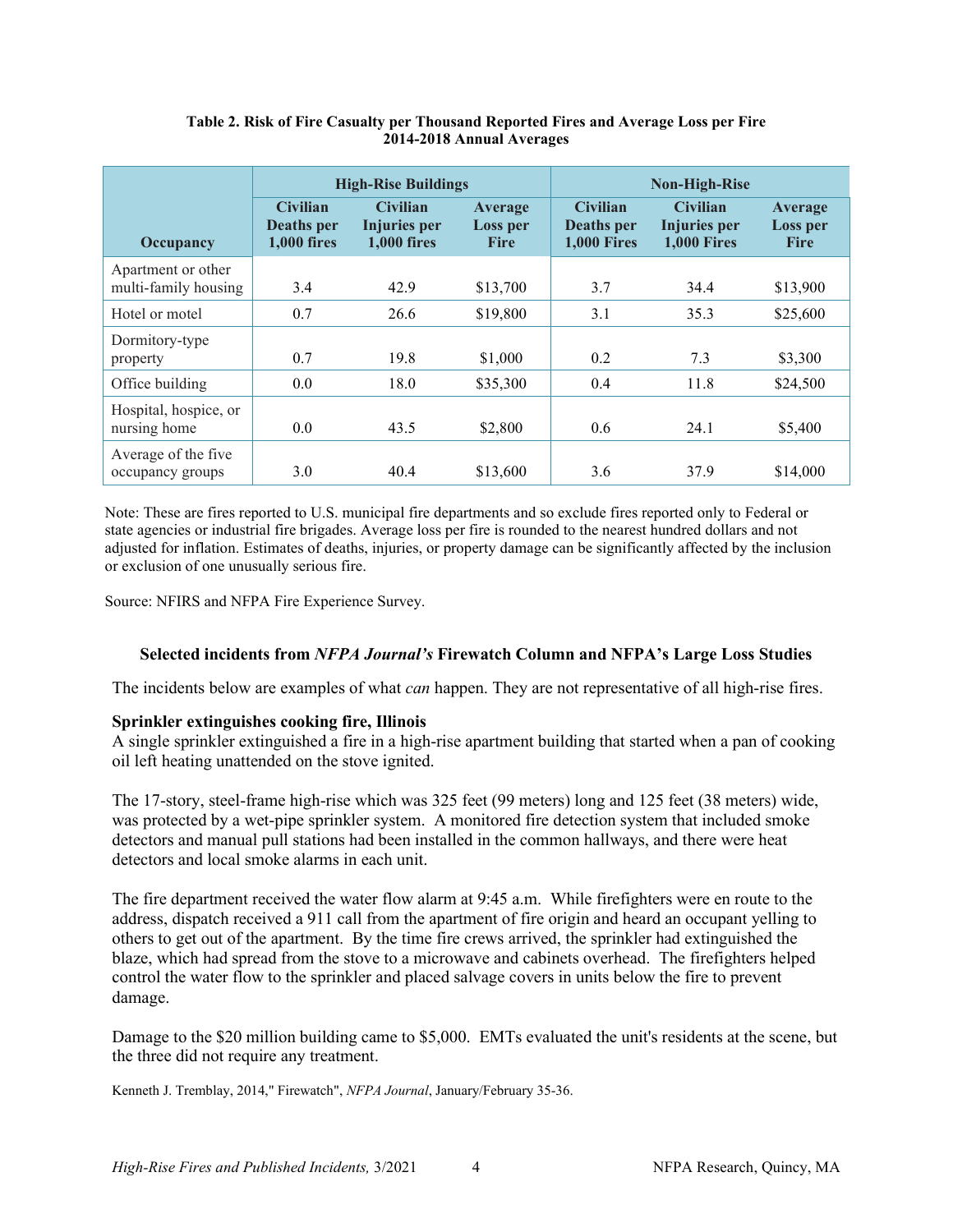### **Roof deck of high rise ignites, Nebraska**

Smoking materials discarded on the roof deck of a 10-story apartment building started a fire that spread to the built-up deck surface before firefighters were able to extinguish the flames.

The steel-frame apartment building, which was 97 feed (30 meters) long by 32 feet (10 meters) wide, had an operating fire alarm system and a wet-pipe sprinkler system. Its roof deck consisted of wooden decking laid on top of a built-up surface of asphalt and crushed rock. Two natural gas-fired cooking grills were located on the deck, where building occupants often gathered to barbecue.

Several passerby noticed the fire and called the fire department at 12:57 p.m. When firefighters arrived minutes later, they saw smoke coming from the building's roof. Once on the roof, they extinguished the flames on the deck and portions of the roof that had also become involved.

Investigators interviewed many of the building's residents, but none admitted to having been on the roof or smoking, despite evidence of discarded cigarettes between the decking and the report of an occupant who hear people on the roof the night before the fire. The investigators determined that discarded cigarettes were responsible for the blaze.

Damage, estimated at \$10,000, was limited to a portion of the deck and roof. There were no injuries.

Kenneth J. Tremblay, 2014," Firewatch", *NFPA Journal*, May/June, 46-48.

### **Resident dies when smoking materials ignite bedding, New York**

An early morning apartment fire caused by smoking materials claimed the life of a male resident who was unable to escape due to a mobility disability.

The fire department was dispatched to the scene, a multi-unit apartment complex, following notification by an alarm monitoring company at 3 a.m.

Investigators determined that the fire began when smoking materials ignited a mattress or bedding on a bed in the living room. They described the bed as severely burned on the right side, closest to a nightstand where an ashtray was located.

Firefighters reported that a sprinkler system activated and extinguished 90 percent of the fire by the time they arrived, but the victim suffered severe burn injuries. Crews evacuated the victim, who was transported to the hospital and later died from his injuries.

The apartment was located on the third floor of a 12-story building. The building was protected by smoke detectors and a wet-pipe sprinkler system, which firefighters noted had operated as designed. The building had a ground-floor area of 16,000 square feet (1,486 square meters), was constructed with steel beams, and had a concrete roof deck with a rubber covering.

The fire caused an estimated \$15,000 in damage to the building and \$5,000 in damage to building contents.

Richard Campbell, "Firewatch," NFPA Journal, March/April 2017